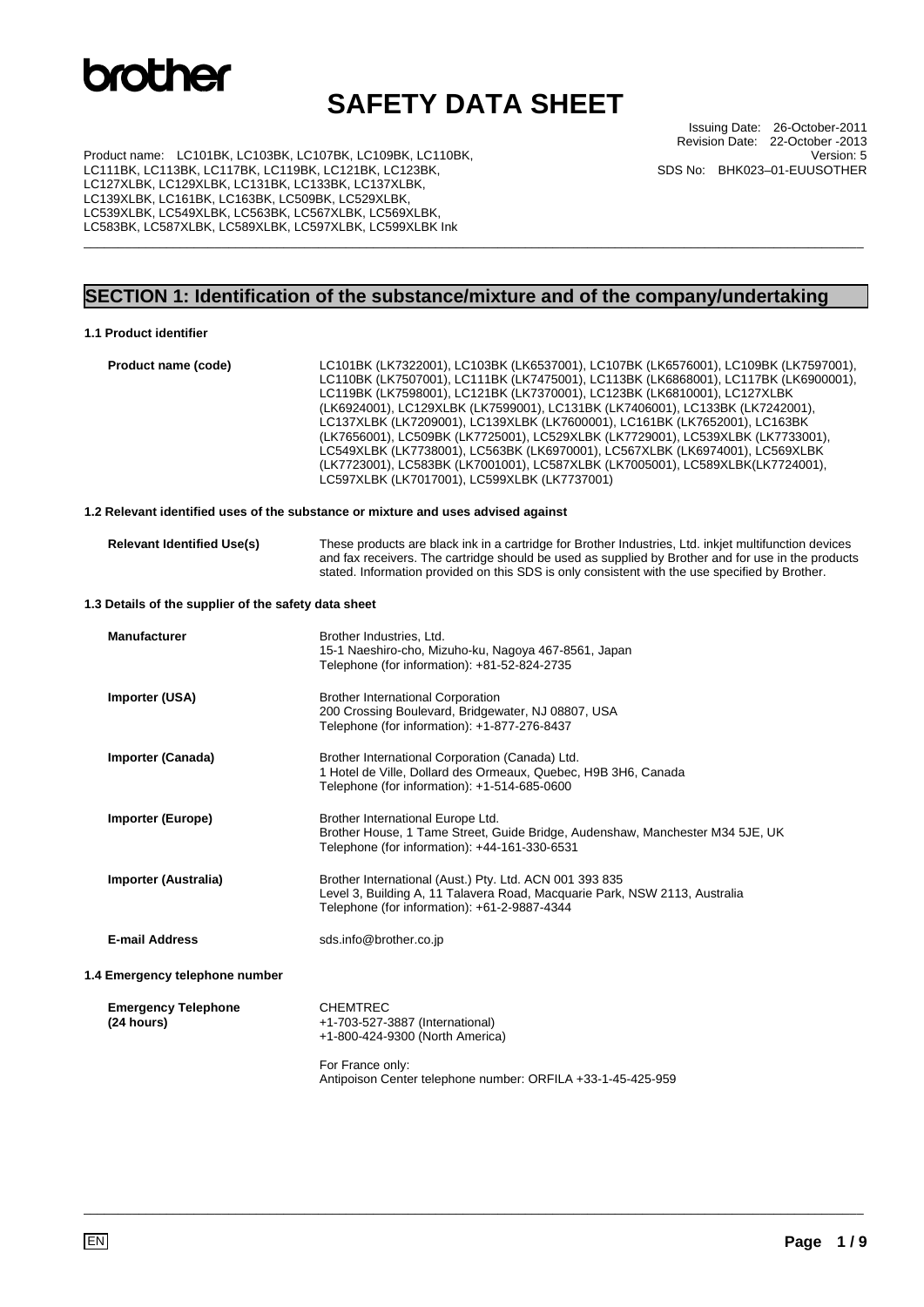## **SAFETY DATA SHEET**

\_\_\_\_\_\_\_\_\_\_\_\_\_\_\_\_\_\_\_\_\_\_\_\_\_\_\_\_\_\_\_\_\_\_\_\_\_\_\_\_\_\_\_\_\_\_\_\_\_\_\_\_\_\_\_\_\_\_\_\_\_\_\_\_\_\_\_\_\_\_\_\_\_\_\_\_\_\_\_\_\_\_\_\_\_\_\_\_\_\_\_\_\_\_\_\_\_\_\_\_\_\_\_\_\_\_\_\_\_\_\_\_\_

Product name: LC101BK, LC103BK, LC107BK, LC109BK, LC110BK, LC111BK, LC113BK, LC117BK, LC119BK, LC121BK, LC123BK, LC127XLBK, LC129XLBK, LC131BK, LC133BK, LC137XLBK, LC139XLBK, LC161BK, LC163BK, LC509BK, LC529XLBK, LC539XLBK, LC549XLBK, LC563BK, LC567XLBK, LC569XLBK, LC583BK, LC587XLBK, LC589XLBK, LC597XLBK, LC599XLBK Ink

### **SECTION 2: Hazards identification**

### **2.1 Classification of the substance or mixture**

**Classification according to Regulation (EC) No 1272/2008** 

Not classified as hazardous

### **Classification according to Directive 1999/45/EC**

Not classified as hazardous

### **Australia Classification**

Not classified as hazardous according to the criteria of NOHSC

### **2.2 Label elements**

**Labelling according to Regulation (EC) No. 1272/2008** 

**Hazard pictograms**  None

 **Signal Word**  None

**Hazard Statements**  None

 **Precautionary statements**  None

#### **2.3 Other hazards**

This product contains no substance considered to be persistent, bioaccumulating nor toxic (PBT). This product contains no substance considered to be very persistent nor very bioaccumulating (vPvB).

### **SECTION 3: Composition/information on ingredients**

#### **3.2 Mixtures**

**Description of the mixture:** Water based inkjet ink (Mixture).

| <b>Chemical Name</b> | <b>CAS-No</b> | EC-No     | $w/w$ %  | <b>Classification</b><br>(67/548/EEC) | <b>Classification</b><br>(EU Reg. 1272/2008) |
|----------------------|---------------|-----------|----------|---------------------------------------|----------------------------------------------|
| Glycerol             | $56-81-5$     | 200-289-5 | $5 - 15$ | Not classified                        | Not classified                               |
| Carbon Black         | 1333-86-4     | 215-609-9 | $1 - 10$ | Not classified                        | Not classified                               |
| Diethylene glycol    | 111-46-6      | 203-872-2 | $1 - 9$  | Xn: R22                               | Acute Tox. 4 (H302)                          |
| Water                | 7732-18-5     | 231-791-2 | 60-70    | Not classified                        | Not classified                               |

\_\_\_\_\_\_\_\_\_\_\_\_\_\_\_\_\_\_\_\_\_\_\_\_\_\_\_\_\_\_\_\_\_\_\_\_\_\_\_\_\_\_\_\_\_\_\_\_\_\_\_\_\_\_\_\_\_\_\_\_\_\_\_\_\_\_\_\_\_\_\_\_\_\_\_\_\_\_\_\_\_\_\_\_\_\_\_\_\_\_\_\_\_\_\_\_\_\_\_\_\_\_\_\_\_\_\_\_\_\_\_\_\_

For the full text of R-phrases and H-Statements see Section 16

Issuing Date: 26-October-2011 Revision Date: 22-October -2013 Version: 5 SDS No: BHK023–01-EUUSOTHER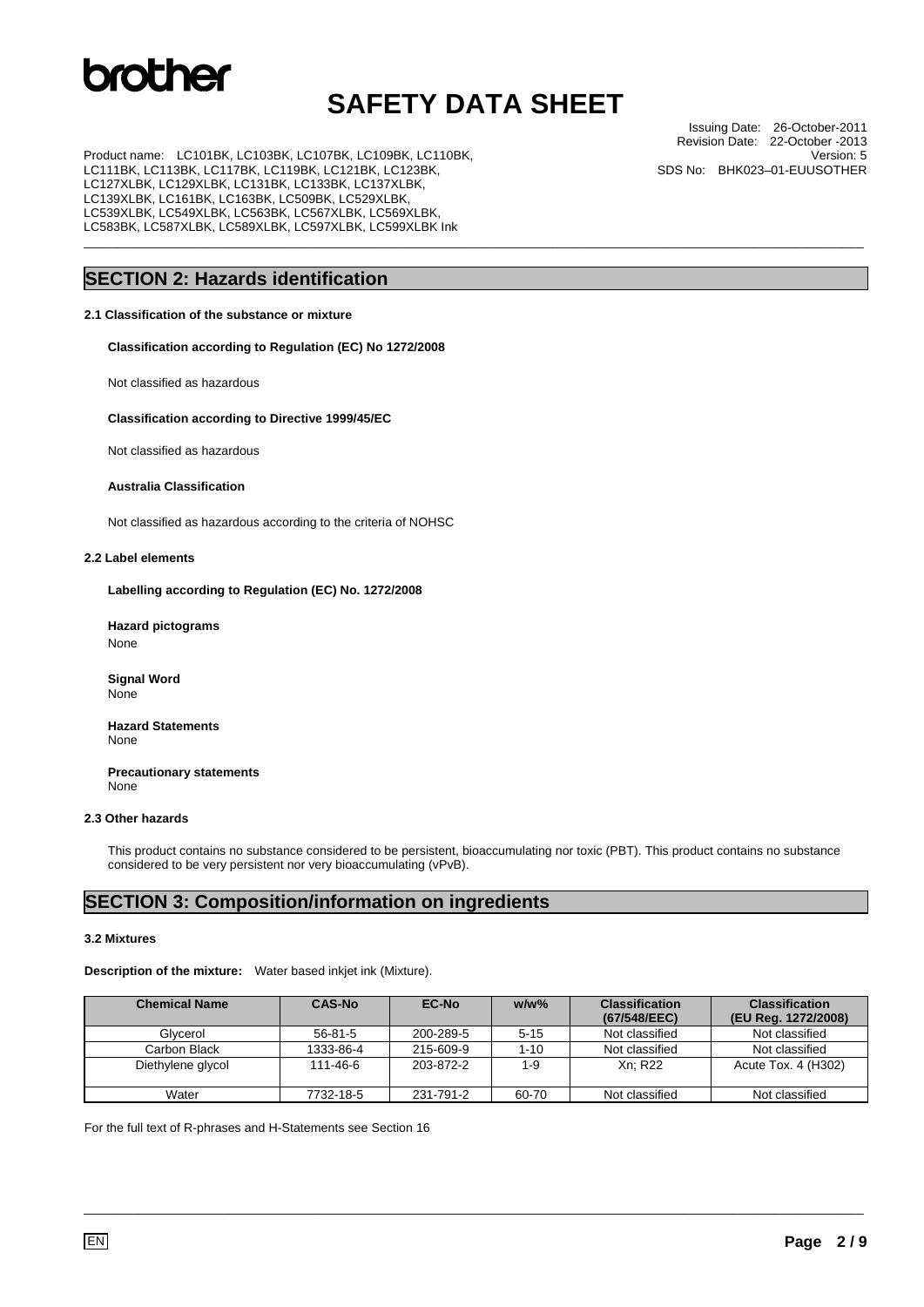## **SAFETY DATA SHEET**

\_\_\_\_\_\_\_\_\_\_\_\_\_\_\_\_\_\_\_\_\_\_\_\_\_\_\_\_\_\_\_\_\_\_\_\_\_\_\_\_\_\_\_\_\_\_\_\_\_\_\_\_\_\_\_\_\_\_\_\_\_\_\_\_\_\_\_\_\_\_\_\_\_\_\_\_\_\_\_\_\_\_\_\_\_\_\_\_\_\_\_\_\_\_\_\_\_\_\_\_\_\_\_\_\_\_\_\_\_\_\_\_\_

Issuing Date: 26-October-2011 Revision Date: 22-October -2013 Version: 5 SDS No: BHK023–01-EUUSOTHER

Product name: LC101BK, LC103BK, LC107BK, LC109BK, LC110BK, LC111BK, LC113BK, LC117BK, LC119BK, LC121BK, LC123BK, LC127XLBK, LC129XLBK, LC131BK, LC133BK, LC137XLBK, LC139XLBK, LC161BK, LC163BK, LC509BK, LC529XLBK, LC539XLBK, LC549XLBK, LC563BK, LC567XLBK, LC569XLBK, LC583BK, LC587XLBK, LC589XLBK, LC597XLBK, LC599XLBK Ink

### **SECTION 4: First aid measures**

#### **4.1 Description of first aid measures**

|                                                                    | General advice                                                                       | If symptoms persist, obtain medical attention.                                                                                      |
|--------------------------------------------------------------------|--------------------------------------------------------------------------------------|-------------------------------------------------------------------------------------------------------------------------------------|
|                                                                    | Inhalation                                                                           | Obtain medical attention. In case of accident by inhalation remove casualty to fresh air and keep at<br>rest.                       |
|                                                                    | Skin contact                                                                         | Remove contaminated clothing immediately and wash affected skin with plenty of water or soap and<br>water.                          |
|                                                                    | Eye contact                                                                          | Obtain medical attention. If substance has got into the eyes, immediately wash out with plenty of<br>water for at least 15 minutes. |
|                                                                    | Ingestion                                                                            | Obtain immediate medical attention. Wash out mouth with water and give 100-200 ml of water to<br>drink.                             |
| 4.2 Most important symptoms and<br>effects, both acute and delayed |                                                                                      | Skin contact: Repeated and/or prolonged skin contact may cause irritation.                                                          |
|                                                                    |                                                                                      | Eye contact: May cause eye irritation.                                                                                              |
|                                                                    |                                                                                      | Ingestion: Ingestion may cause irritation of the gastrointestinal tract. Unlikely route of exposure.                                |
|                                                                    |                                                                                      | Inhalation: Unlikely route of exposure.                                                                                             |
|                                                                    | 4.3 Indication of any immediate<br>medical attention and special<br>treatment needed | Treat symptomatically.                                                                                                              |

### **SECTION 5: Firefighting measures**

| 5.1 Extinguishing media<br>Suitable Extinguishing Media      | Extinguish preferably with dry chemical, carbon dioxide, water spray, foam.                                                                                                                                                                                                                                                                                                                                                                |  |
|--------------------------------------------------------------|--------------------------------------------------------------------------------------------------------------------------------------------------------------------------------------------------------------------------------------------------------------------------------------------------------------------------------------------------------------------------------------------------------------------------------------------|--|
| Unsuitable Extinguishing Media                               | None.                                                                                                                                                                                                                                                                                                                                                                                                                                      |  |
| 5.2 Special hazards arising from the<br>substance or mixture | Thermal decomposition of organic components may result in occurrence of oxides of carbon. Toxic<br>gases may be formed upon combustion and represents a hazard to firefighters. Combustion<br>products: See Section: 10.                                                                                                                                                                                                                   |  |
| 5.3 Advice for firefighters                                  | Use appropriate respirator for carbon monoxide and carbon dioxide. Wear positive pressure<br>self-contained breathing apparatus (SCBA) during the attack phase of firefighting operations and<br>during cleanup in enclosed or poorly ventilated areas immediately after a fire. Personnel not having<br>suitable respiratory protection must leave the area to prevent significant exposure to toxic<br>combustion gases from any source. |  |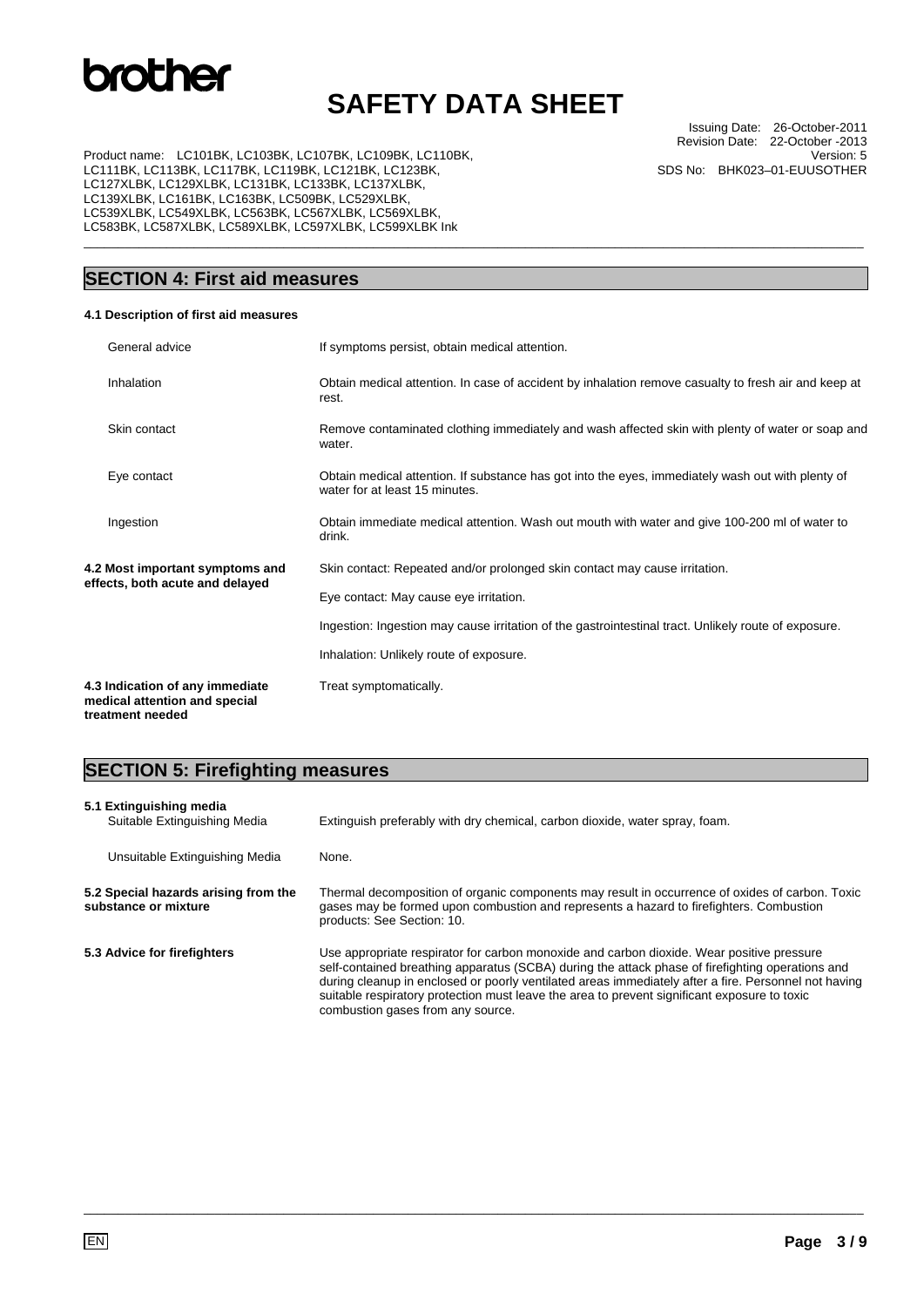## **SAFETY DATA SHEET**

\_\_\_\_\_\_\_\_\_\_\_\_\_\_\_\_\_\_\_\_\_\_\_\_\_\_\_\_\_\_\_\_\_\_\_\_\_\_\_\_\_\_\_\_\_\_\_\_\_\_\_\_\_\_\_\_\_\_\_\_\_\_\_\_\_\_\_\_\_\_\_\_\_\_\_\_\_\_\_\_\_\_\_\_\_\_\_\_\_\_\_\_\_\_\_\_\_\_\_\_\_\_\_\_\_\_\_\_\_\_\_\_\_

Issuing Date: 26-October-2011 Revision Date: 22-October -2013 Version: 5 SDS No: BHK023–01-EUUSOTHER

Product name: LC101BK, LC103BK, LC107BK, LC109BK, LC110BK, LC111BK, LC113BK, LC117BK, LC119BK, LC121BK, LC123BK, LC127XLBK, LC129XLBK, LC131BK, LC133BK, LC137XLBK, LC139XLBK, LC161BK, LC163BK, LC509BK, LC529XLBK, LC539XLBK, LC549XLBK, LC563BK, LC567XLBK, LC569XLBK, LC583BK, LC587XLBK, LC589XLBK, LC597XLBK, LC599XLBK Ink

### **SECTION 6: Accidental release measures**

| 6.1 Personal precautions, protective<br>equipment and emergency<br>procedures | Ensure adequate ventilation. Avoid contact with eyes.                                                |
|-------------------------------------------------------------------------------|------------------------------------------------------------------------------------------------------|
| 6.2 Environmental precautions                                                 | Prevent substance entering sewers. Washings must be prevented from entering surface water<br>drains. |
| 6.3 Methods and materials for<br>containment and cleaning up                  | Wipe up with absorbent towel. Wash with water to remove remaining traces of ink.                     |
| 6.4 Reference to other sections                                               | For personal protection: See section 8.<br>For disposal considerations: See section 13.              |
| <b>SECTION 7: Handling and storage</b>                                        |                                                                                                      |
|                                                                               |                                                                                                      |

| 7.1 Precautions for safe handling                                   | Keep out of the reach of children. Avoid contact with skin and eyes.                                                                                                                                                    |  |
|---------------------------------------------------------------------|-------------------------------------------------------------------------------------------------------------------------------------------------------------------------------------------------------------------------|--|
| 7.2 Conditions for safe storage,<br>including any incompatibilities | Keep away from oxidizing agents.                                                                                                                                                                                        |  |
| 7.3 Specific end use(s)                                             | These products are black ink in a cartridge for Brother Industries, Ltd. inkjet multifunction devices<br>and fax receivers. This cartridge should be used as supplied by Brother and for use in the products<br>stated. |  |

### **SECTION 8: Exposure controls/personal protection**

### **8.1 Control Parameters**

### **Occupational Exposure Limits**

| <b>Chemical Name</b>      | Glycerol                                    |
|---------------------------|---------------------------------------------|
|                           | $56 - 81 - 5$                               |
| <b>ACGIH TLV</b>          | TWA: $10 \text{ mg/m}^3$ mist               |
| <b>OSHA PEL</b>           | TWA: 15 $mg/m3$ mist, total particulate     |
|                           | TWA: 5 $mg/m3$ mist, respirable fraction    |
| <b>European Union</b>     |                                             |
| <b>The United Kingdom</b> | STEL: $30 \text{ mg/m}^3$                   |
|                           | TWA: 10 $mg/m3$                             |
| <b>France</b>             | TWA: $10 \text{ mg/m}^3$                    |
| <b>Spain</b>              | TWA: 10 mg/m <sup>3</sup>                   |
| Germany                   | TWA: 50 mg/m <sup>3</sup>                   |
|                           | Ceiling / Peak: 100 mg/m <sup>3</sup>       |
| Portugal                  | TWA: $10 \text{ mg/m}^3$                    |
| <b>Finland</b>            | TWA: $20 \text{ mg/m}^3$                    |
| <b>Switzerland</b>        | STEL: 100 mg/m <sup>3</sup>                 |
|                           | TWA: 50 mg/ $m3$                            |
| Poland                    | TWA: 10 mg/m $3$                            |
| <b>Ireland</b>            | TWA: 10 mg/m <sup>3</sup>                   |
| <b>Chemical Name</b>      | <b>Carbon Black</b>                         |
|                           | 1333-86-4                                   |
| <b>ACGIH TLV</b>          | TWA: 3 mg/m <sup>3</sup> inhalable fraction |
| <b>OSHA PEL</b>           | TWA: $3.5 \text{ mg/m}^3$                   |
| <b>European Union</b>     |                                             |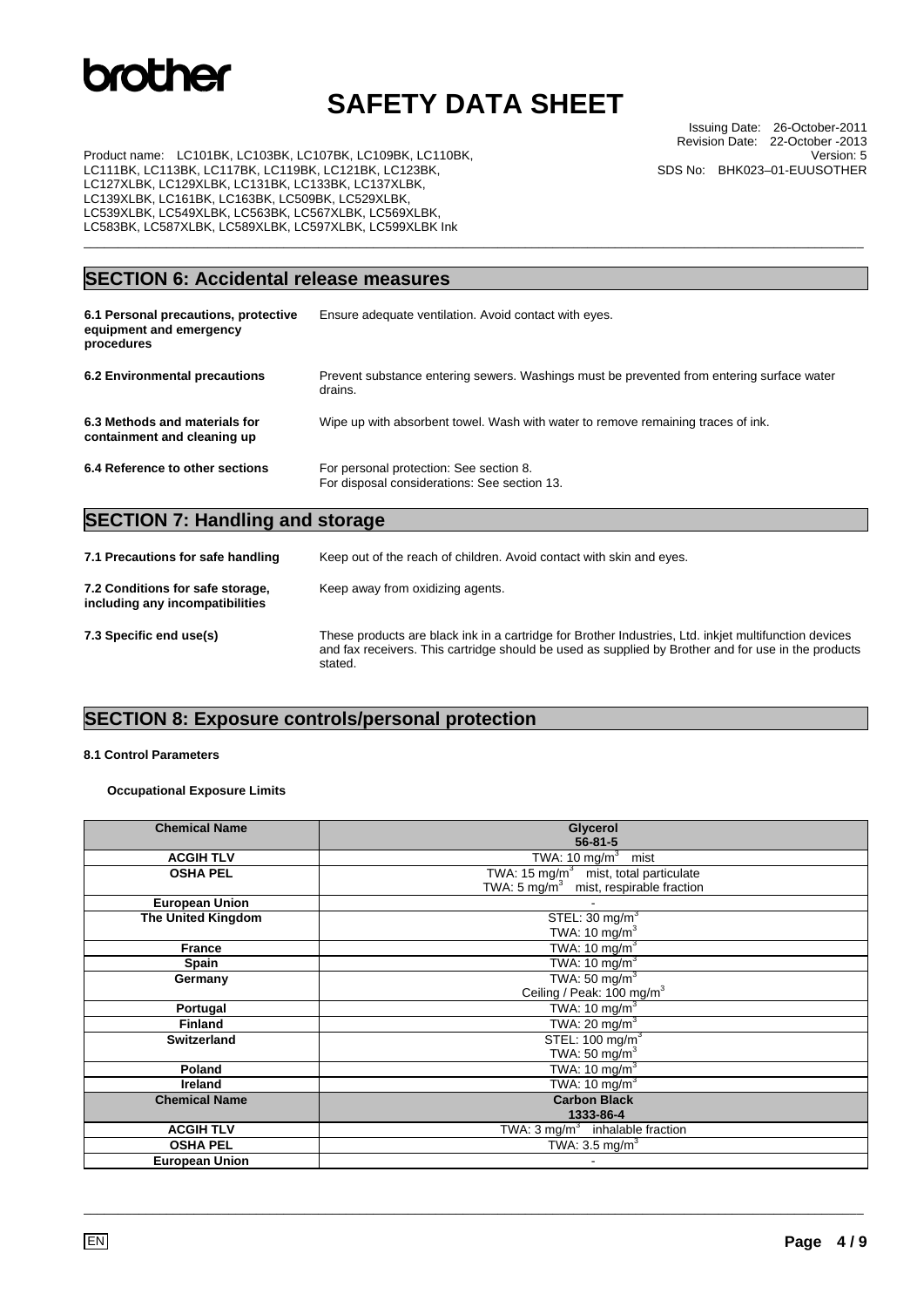## **SAFETY DATA SHEET**

\_\_\_\_\_\_\_\_\_\_\_\_\_\_\_\_\_\_\_\_\_\_\_\_\_\_\_\_\_\_\_\_\_\_\_\_\_\_\_\_\_\_\_\_\_\_\_\_\_\_\_\_\_\_\_\_\_\_\_\_\_\_\_\_\_\_\_\_\_\_\_\_\_\_\_\_\_\_\_\_\_\_\_\_\_\_\_\_\_\_\_\_\_\_\_\_\_\_\_\_\_\_\_\_\_\_\_\_\_\_\_\_\_

Issuing Date: 26-October-2011 Revision Date: 22-October -2013 Version: 5 SDS No: BHK023–01-EUUSOTHER

Product name: LC101BK, LC103BK, LC107BK, LC109BK, LC110BK, LC111BK, LC113BK, LC117BK, LC119BK, LC121BK, LC123BK, LC127XLBK, LC129XLBK, LC131BK, LC133BK, LC137XLBK, LC139XLBK, LC161BK, LC163BK, LC509BK, LC529XLBK, LC539XLBK, LC549XLBK, LC563BK, LC567XLBK, LC569XLBK, LC583BK, LC587XLBK, LC589XLBK, LC597XLBK, LC599XLBK Ink

| <b>The United Kingdom</b> | STEL: $7 \text{ mg/m}^3$              |
|---------------------------|---------------------------------------|
|                           | TWA: $3.5 \text{ mg/m}^3$             |
| <b>France</b>             | TWA: $3.5 \text{ mg/m}^3$             |
| <b>Spain</b>              | TWA: $3.5 \text{ mg/m}^3$             |
| Germany                   | Carc                                  |
| Portugal                  | TWA: $3.5 \text{ mg/m}^3$             |
| <b>Finland</b>            | TWA: $3.5 \text{ mg/m}^3$             |
|                           | STEL: 7 mg/m <sup>3</sup>             |
| <b>Denmark</b>            | TWA: $3.5 \text{ mg/m}^3$             |
| Poland                    | TWA: $4.0 \text{ mg/m}^3$             |
| Norway                    | TWA: $3.5 \text{ mg/m}^3$             |
|                           | STEL: 7 mg/m <sup>3</sup>             |
| <b>Ireland</b>            | TWA: $3.5 \text{ mg/m}^3$             |
|                           | STEL: 7 mg/m <sup>3</sup>             |
| <b>Chemical Name</b>      | Diethylene glycol                     |
|                           | 111-46-6                              |
| <b>ACGIH TLV</b>          |                                       |
| <b>OSHA PEL</b>           |                                       |
| <b>European Union</b>     | $\mathbf{r}$                          |
| <b>The United Kingdom</b> | STEL: 69 ppm                          |
|                           | STEL: 303 mg/m <sup>3</sup>           |
|                           | TWA: 23 ppm                           |
|                           | TWA: 101 mg/m <sup>3</sup>            |
| Germany                   | TWA: 10 ppm                           |
|                           | TWA: 44 $mg/m3$                       |
|                           | Ceiling / Peak: 40 ppm                |
|                           | Ceiling / Peak: 176 mg/m <sup>3</sup> |
|                           |                                       |
|                           |                                       |
| <b>Denmark</b>            | TWA: 2.5 ppm                          |
|                           | TWA: 11 $mg/m3$                       |
| <b>Austria</b>            | STEL 40 ppm                           |
|                           | STEL 176 mg/m <sup>3</sup>            |
|                           | TWA: 10 ppm                           |
|                           | TWA: 44 $mg/m3$                       |
| <b>Switzerland</b>        | STEL: 40 ppm                          |
|                           | STEL: 176 mg/m <sup>3</sup>           |
|                           | TWA: 10 ppm                           |
|                           | TWA: 44 $mg/m3$                       |
| Poland                    | TWA: 10 mg/m <sup>3</sup>             |
| Ireland                   | TWA: 23 ppm                           |
|                           | TWA: 100 mg/m <sup>3</sup>            |

#### **8.2 Exposure controls**

| Appropriate engineering controls                                         | Good general ventilation should be sufficient under normal use.                                                                                     |  |
|--------------------------------------------------------------------------|-----------------------------------------------------------------------------------------------------------------------------------------------------|--|
| Personal protective equipment                                            | Not normally required. For use other than in normal operating procedures (such as in the event of<br>large spill), the following should be applied: |  |
| Eye Protection                                                           | Safety goggles.                                                                                                                                     |  |
| <b>Hand Protection</b>                                                   | Protective gloves.                                                                                                                                  |  |
| Skin and body protection                                                 | Long sleeved clothing and long pants.                                                                                                               |  |
| Respiratory protection                                                   | Large spillages: Wear suitable respiratory protective equipment.                                                                                    |  |
| <b>Environmental Exposure Controls</b> Avoid release to the environment. |                                                                                                                                                     |  |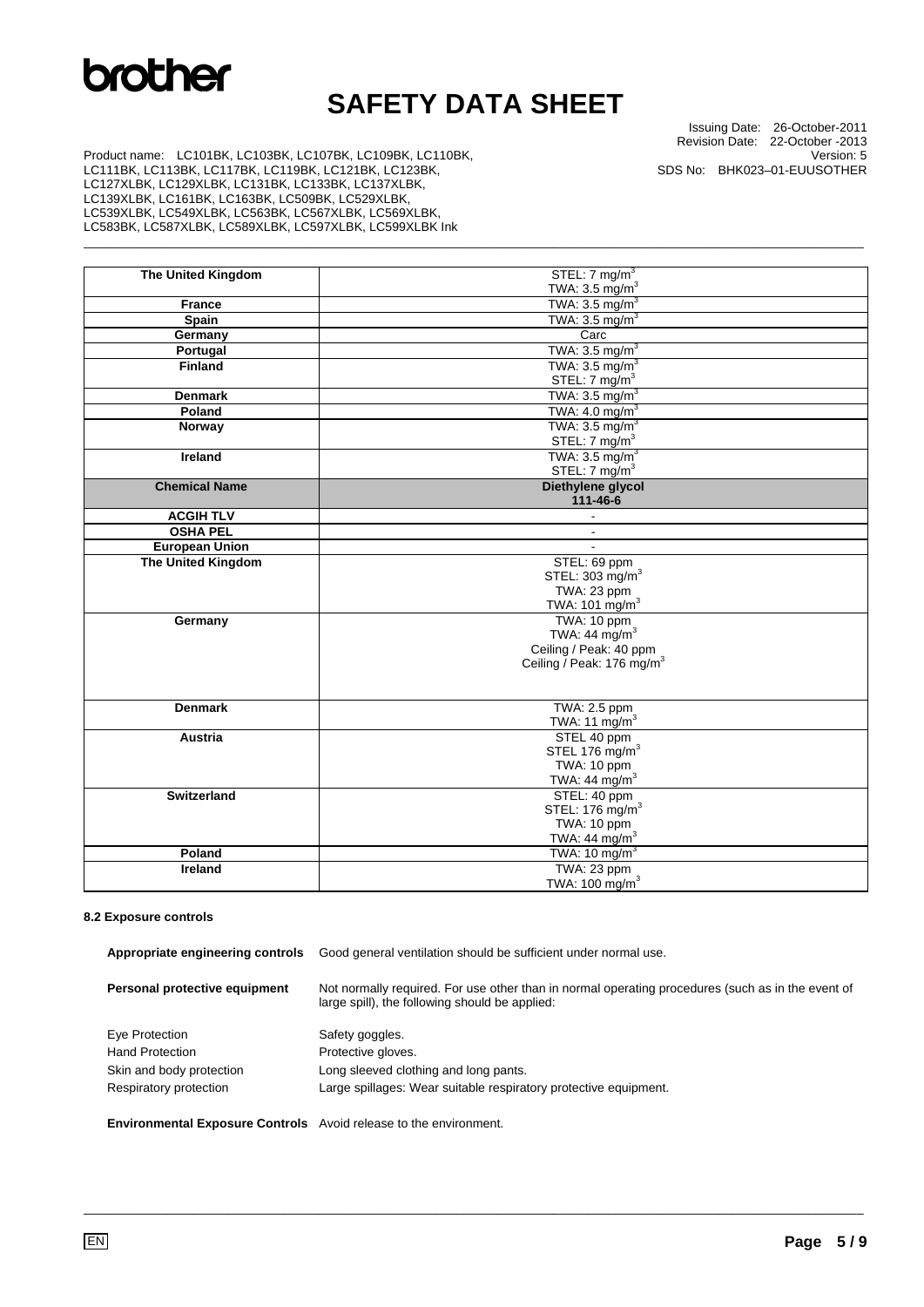## **SAFETY DATA SHEET**

\_\_\_\_\_\_\_\_\_\_\_\_\_\_\_\_\_\_\_\_\_\_\_\_\_\_\_\_\_\_\_\_\_\_\_\_\_\_\_\_\_\_\_\_\_\_\_\_\_\_\_\_\_\_\_\_\_\_\_\_\_\_\_\_\_\_\_\_\_\_\_\_\_\_\_\_\_\_\_\_\_\_\_\_\_\_\_\_\_\_\_\_\_\_\_\_\_\_\_\_\_\_\_\_\_\_\_\_\_\_\_\_\_

Product name: LC101BK, LC103BK, LC107BK, LC109BK, LC110BK, LC111BK, LC113BK, LC117BK, LC119BK, LC121BK, LC123BK, LC127XLBK, LC129XLBK, LC131BK, LC133BK, LC137XLBK, LC139XLBK, LC161BK, LC163BK, LC509BK, LC529XLBK, LC539XLBK, LC549XLBK, LC563BK, LC567XLBK, LC569XLBK, LC583BK, LC587XLBK, LC589XLBK, LC597XLBK, LC599XLBK Ink

### **SECTION 9: Physical and chemical properties**

 $7 - 9$ <br>-/<-5 °C

Not less than 93.3°C

No information available

Soluble (water)<br>No information available

( Tag closed cup; Cleveland open cup )

### **9.1 Information on basic physical and chemical properties**

Appearance Physical state Liquid Color Black Odor Slight<br>
Odor Threshold Mo inf Odor Threshold No information available<br>pH 7 - 9 Melting point/freezing point  $-/-5$  °C<br>Initial boiling point and boiling range  $> 100$  °C Initial boiling point and boiling range<br>Flash Point

Evaporation rate  $\overrightarrow{N}$  No information available<br>
Flammability (solid. gas) Not applicable  $F$ lammability (solid, gas) Upper/lower flammability or explosive limits<br>Vapor pressure Vapor pressure values and variable Vapor pressure<br>Vapor density values No information available Vapor density  $\overline{N}$  No information available<br>
Relative density  $\overline{N}$  1.0 - 1.1 (H<sub>2</sub>O=1) Relative density  $1.0 - 1.1$  (H<sub>2</sub>O=1)<br>Solubility(ies) Soluble (water) Partition coefficient: n-octanol/water No information coefficient: n-octanol/water No information  $>400$  °C Auto-ignition temperature Decomposition temperature No information available Viscosity<br>
Explosive properties<br>
Explosive properties<br>
Not explosive Explosive properties Oxidizing properties No information available

### **9.2 Other information**

No information available.

### **SECTION 10: Stability and reactivity**

| <b>10.1 Reactivity</b>                     | No information available.                                          |
|--------------------------------------------|--------------------------------------------------------------------|
| <b>10.2 Chemical stability</b>             | Stable.                                                            |
| 10.3 Possibility of hazardous<br>reactions | No information available.                                          |
| 10.4 Conditions to avoid                   | No information available.                                          |
| 10.5 Incompatible materials                | Strong oxidizing agents.                                           |
| 10.6 Hazardous decomposition<br>products   | Contains: Carbon monoxide (CO). Carbon dioxide (CO <sub>2</sub> ). |

\_\_\_\_\_\_\_\_\_\_\_\_\_\_\_\_\_\_\_\_\_\_\_\_\_\_\_\_\_\_\_\_\_\_\_\_\_\_\_\_\_\_\_\_\_\_\_\_\_\_\_\_\_\_\_\_\_\_\_\_\_\_\_\_\_\_\_\_\_\_\_\_\_\_\_\_\_\_\_\_\_\_\_\_\_\_\_\_\_\_\_\_\_\_\_\_\_\_\_\_\_\_\_\_\_\_\_\_\_\_\_\_\_

Issuing Date: 26-October-2011 Revision Date: 22-October -2013 Version: 5 SDS No: BHK023–01-EUUSOTHER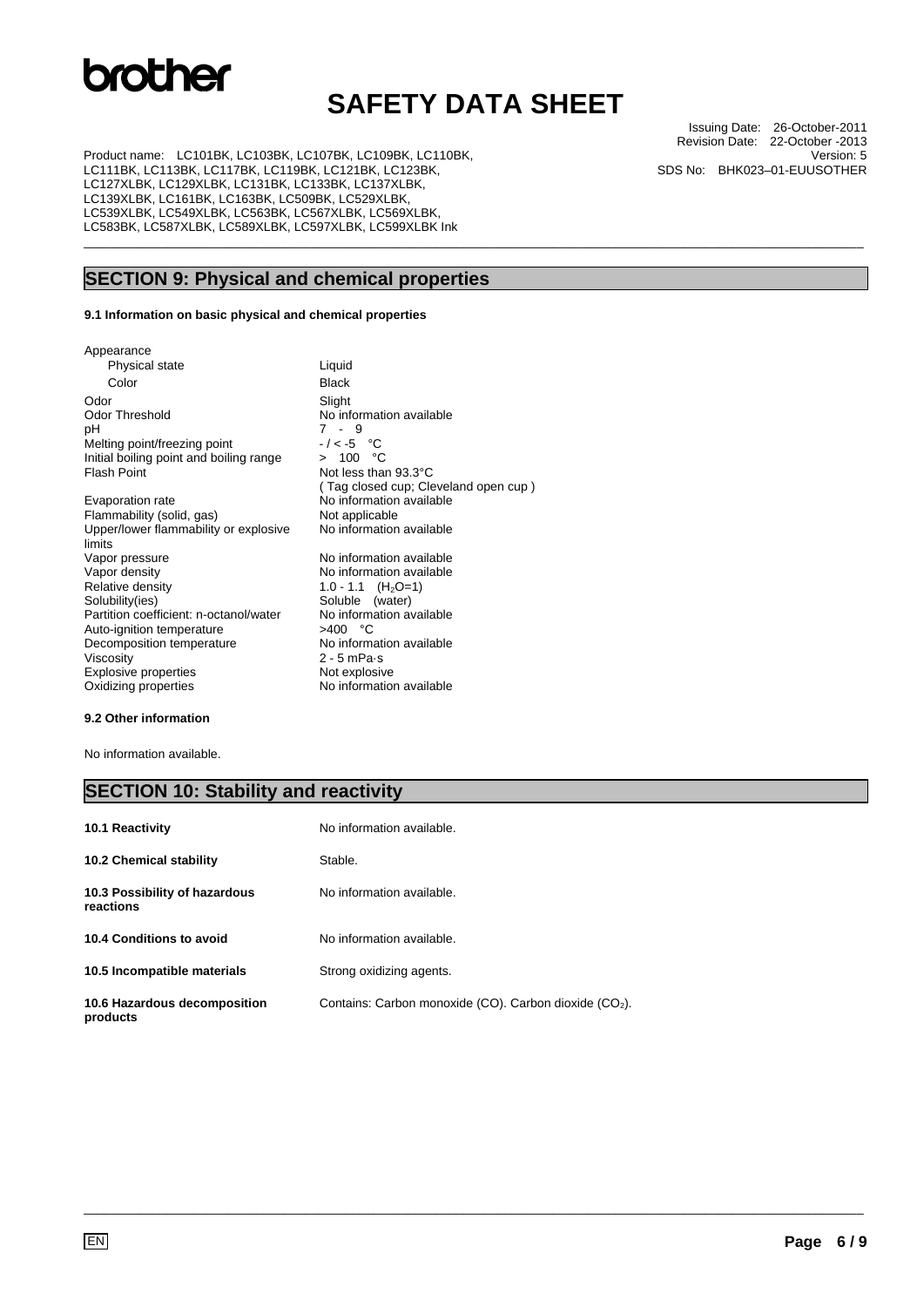## **SAFETY DATA SHEET**

\_\_\_\_\_\_\_\_\_\_\_\_\_\_\_\_\_\_\_\_\_\_\_\_\_\_\_\_\_\_\_\_\_\_\_\_\_\_\_\_\_\_\_\_\_\_\_\_\_\_\_\_\_\_\_\_\_\_\_\_\_\_\_\_\_\_\_\_\_\_\_\_\_\_\_\_\_\_\_\_\_\_\_\_\_\_\_\_\_\_\_\_\_\_\_\_\_\_\_\_\_\_\_\_\_\_\_\_\_\_\_\_\_

Product name: LC101BK, LC103BK, LC107BK, LC109BK, LC110BK, LC111BK, LC113BK, LC117BK, LC119BK, LC121BK, LC123BK, LC127XLBK, LC129XLBK, LC131BK, LC133BK, LC137XLBK, LC139XLBK, LC161BK, LC163BK, LC509BK, LC529XLBK, LC539XLBK, LC549XLBK, LC563BK, LC567XLBK, LC569XLBK, LC583BK, LC587XLBK, LC589XLBK, LC597XLBK, LC599XLBK Ink

**SECTION 11: Toxicological information** 

### **11.1 Information on toxicological effects**

### **Acute toxicity**

| <b>Acute toxicity</b>             |                                                                                                                                                                                                                                                                                                                                                                                                                                                                                                                                                                                                                          |
|-----------------------------------|--------------------------------------------------------------------------------------------------------------------------------------------------------------------------------------------------------------------------------------------------------------------------------------------------------------------------------------------------------------------------------------------------------------------------------------------------------------------------------------------------------------------------------------------------------------------------------------------------------------------------|
| Inhalation                        | No information available.                                                                                                                                                                                                                                                                                                                                                                                                                                                                                                                                                                                                |
| Eye contact                       | No information available.                                                                                                                                                                                                                                                                                                                                                                                                                                                                                                                                                                                                |
| Skin contact                      | No information available.                                                                                                                                                                                                                                                                                                                                                                                                                                                                                                                                                                                                |
| Ingestion                         | $LD_{50}$ > 2000 mg/kg (Method: OECD#420)                                                                                                                                                                                                                                                                                                                                                                                                                                                                                                                                                                                |
| Skin corrosion/irritation         | Non-irritant. (Method: OECD#404)                                                                                                                                                                                                                                                                                                                                                                                                                                                                                                                                                                                         |
| Serious eye damage/irritation     | Minimal irritant to the eye. (Method: OECD#405)                                                                                                                                                                                                                                                                                                                                                                                                                                                                                                                                                                          |
| Respiratory or skin sensitisation | It is not a skin sensitizer. (Method: OECD#429)                                                                                                                                                                                                                                                                                                                                                                                                                                                                                                                                                                          |
| <b>Mutagenicity</b>               | Negative. (Method: OECD#471)                                                                                                                                                                                                                                                                                                                                                                                                                                                                                                                                                                                             |
| Carcinogenicity                   | Carbon Black: In 1996, the IARC re-evaluated carbon black as a Group 2B carcinogen (possible<br>human carcinogen). This classification is given to chemicals, for which there is inadequate human<br>evidence, but sufficient animal evidence on which to base an opinion of carcinogenicity. The<br>classification is based upon the development of lung tumors in rats receiving chronic inhalation<br>exposures to free carbon black at levels that induce particle overload of the lung. Studies performed<br>in animal models other than rats did not show any association between carbon black and lung<br>tumors. |
|                                   |                                                                                                                                                                                                                                                                                                                                                                                                                                                                                                                                                                                                                          |

\_\_\_\_\_\_\_\_\_\_\_\_\_\_\_\_\_\_\_\_\_\_\_\_\_\_\_\_\_\_\_\_\_\_\_\_\_\_\_\_\_\_\_\_\_\_\_\_\_\_\_\_\_\_\_\_\_\_\_\_\_\_\_\_\_\_\_\_\_\_\_\_\_\_\_\_\_\_\_\_\_\_\_\_\_\_\_\_\_\_\_\_\_\_\_\_\_\_\_\_\_\_\_\_\_\_\_\_\_\_\_\_\_

**Other ingredients of this product have not been classified as carcinogens according to IARC monographs, NTP and OSHA**.

Issuing Date: 26-October-2011 Revision Date: 22-October -2013 Version: 5 SDS No: BHK023–01-EUUSOTHER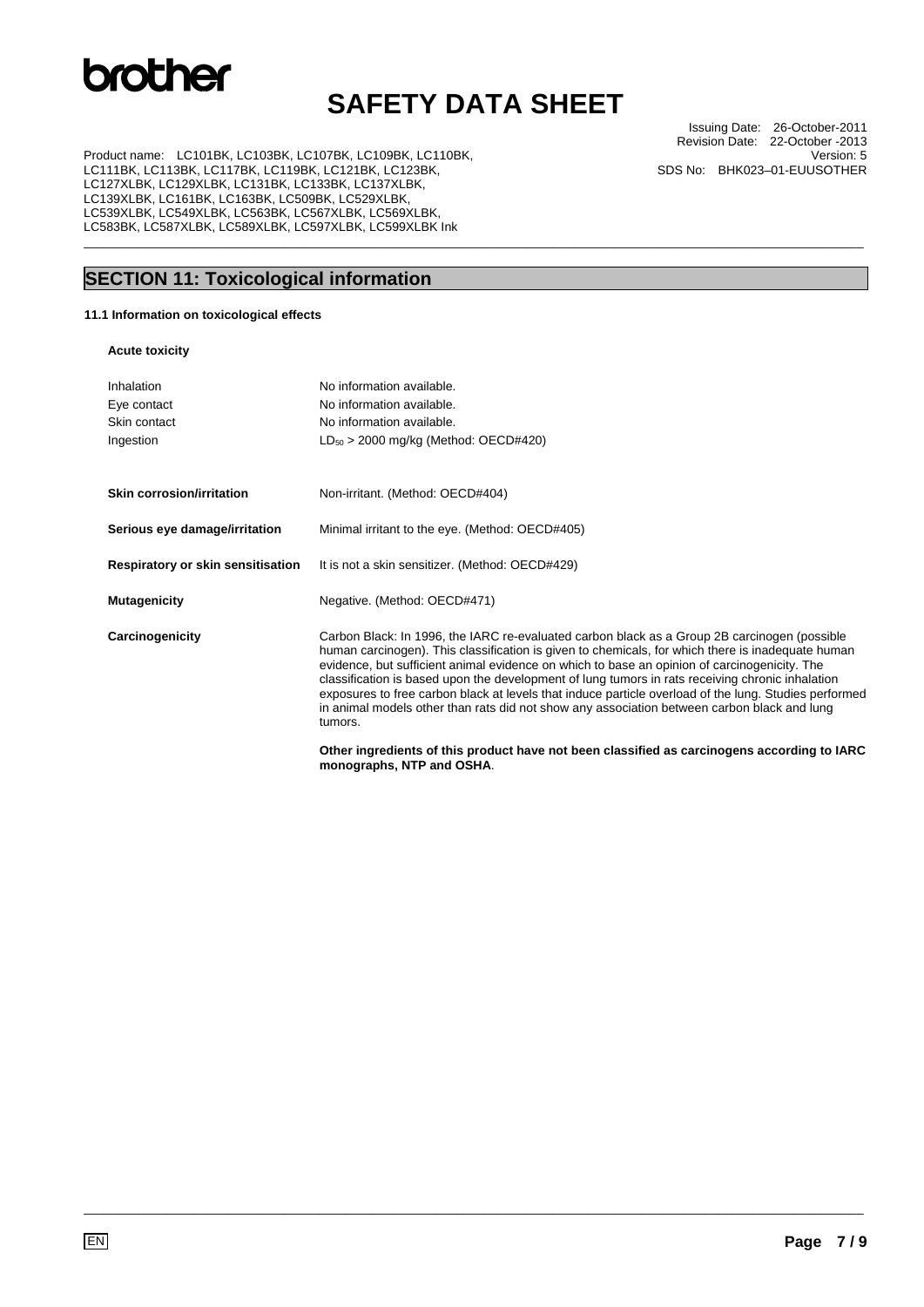## **SAFETY DATA SHEET**

\_\_\_\_\_\_\_\_\_\_\_\_\_\_\_\_\_\_\_\_\_\_\_\_\_\_\_\_\_\_\_\_\_\_\_\_\_\_\_\_\_\_\_\_\_\_\_\_\_\_\_\_\_\_\_\_\_\_\_\_\_\_\_\_\_\_\_\_\_\_\_\_\_\_\_\_\_\_\_\_\_\_\_\_\_\_\_\_\_\_\_\_\_\_\_\_\_\_\_\_\_\_\_\_\_\_\_\_\_\_\_\_\_

Issuing Date: 26-October-2011 Revision Date: 22-October -2013 Version: 5 SDS No: BHK023–01-EUUSOTHER

Product name: LC101BK, LC103BK, LC107BK, LC109BK, LC110BK, LC111BK, LC113BK, LC117BK, LC119BK, LC121BK, LC123BK, LC127XLBK, LC129XLBK, LC131BK, LC133BK, LC137XLBK, LC139XLBK, LC161BK, LC163BK, LC509BK, LC529XLBK, LC539XLBK, LC549XLBK, LC563BK, LC567XLBK, LC569XLBK, LC583BK, LC587XLBK, LC589XLBK, LC597XLBK, LC599XLBK Ink

### **SECTION 12: Ecological information**

#### **12.1 Toxicity**

| <b>Chemical Name</b> | <b>Toxicity to algae</b> | <b>Toxicity to fish</b>       | Toxicity to daphnia and other<br>aquatic invertebrates |
|----------------------|--------------------------|-------------------------------|--------------------------------------------------------|
| Glycerol             |                          | $LC_{50}$ : 51 - 57 mL/L 96 h | $EC_{50}$ : >500 mg/L 24 h                             |
| $56 - 81 - 5$        |                          | static (Oncorhynchus mykiss)  | (Daphnia magna)                                        |
| Carbon Black         |                          |                               | $EC_{50}$ : >5600 mg/L 24 h                            |
| 1333-86-4            |                          |                               | (Daphnia magna)                                        |
| Diethylene glycol    |                          | $LC_{50}$ : 75200 mg/L 96 h   | $EC_{50}$ : 84000 mg/L 48 h                            |
| 111-46-6             |                          | flow-through (Pimephales      | (Daphnia magna)                                        |
|                      |                          | promelas)                     |                                                        |

#### 12.2 Persistance and degradability No information available.

### **12.3 Bioaccumulative potential**

| <b>Chemical Name</b>                                                             | log Pow         |
|----------------------------------------------------------------------------------|-----------------|
| Glvcerol                                                                         | $-1.76$<br>$-1$ |
| Diethylene glycol                                                                | $-1.98$         |
| $40.4 M_{\odot}$ killage for $4.4 M_{\odot}$<br>Ala da famosa di su calica della |                 |

| 12.4 Mobility in soil                      | No information available.                                                                                                                                                                                      |
|--------------------------------------------|----------------------------------------------------------------------------------------------------------------------------------------------------------------------------------------------------------------|
| 12.5 Results of PBT and vPvB<br>assessment | This product contains no substance considered to be persistent, bioaccumulating nor toxic (PBT).<br>This product contains no substance considered to be very persistent nor very bioaccumulating<br>$(vPvB)$ . |
| 12.6 Other adverse effects                 | No information available.                                                                                                                                                                                      |

### **SECTION 13: Disposal considerations**

**13.1 Waste treatment methods** Dispose of in accordance with Federal, State, and local regulations.

\_\_\_\_\_\_\_\_\_\_\_\_\_\_\_\_\_\_\_\_\_\_\_\_\_\_\_\_\_\_\_\_\_\_\_\_\_\_\_\_\_\_\_\_\_\_\_\_\_\_\_\_\_\_\_\_\_\_\_\_\_\_\_\_\_\_\_\_\_\_\_\_\_\_\_\_\_\_\_\_\_\_\_\_\_\_\_\_\_\_\_\_\_\_\_\_\_\_\_\_\_\_\_\_\_\_\_\_\_\_\_\_\_

### **SECTION 14: Transport information**

Not classified according to the United Nations "Recommendations on the Transport of Dangerous Goods"

| 14.1 UN Number                                                                      | None           |
|-------------------------------------------------------------------------------------|----------------|
| 14.2 UN proper shipping name                                                        | None           |
| 14.3 Transport hazard class(es)                                                     | None           |
| <b>14.4 Packing Group</b>                                                           | None           |
| <b>14.5 Environmental hazards</b>                                                   | None           |
| 14.6 Special precautions for user                                                   | None           |
| 14.7 Transport in bulk according to<br>Annex II of Marpol 73/78 and the IBC<br>Code | Not applicable |

Not regulated under DOT, IMDG, IATA.